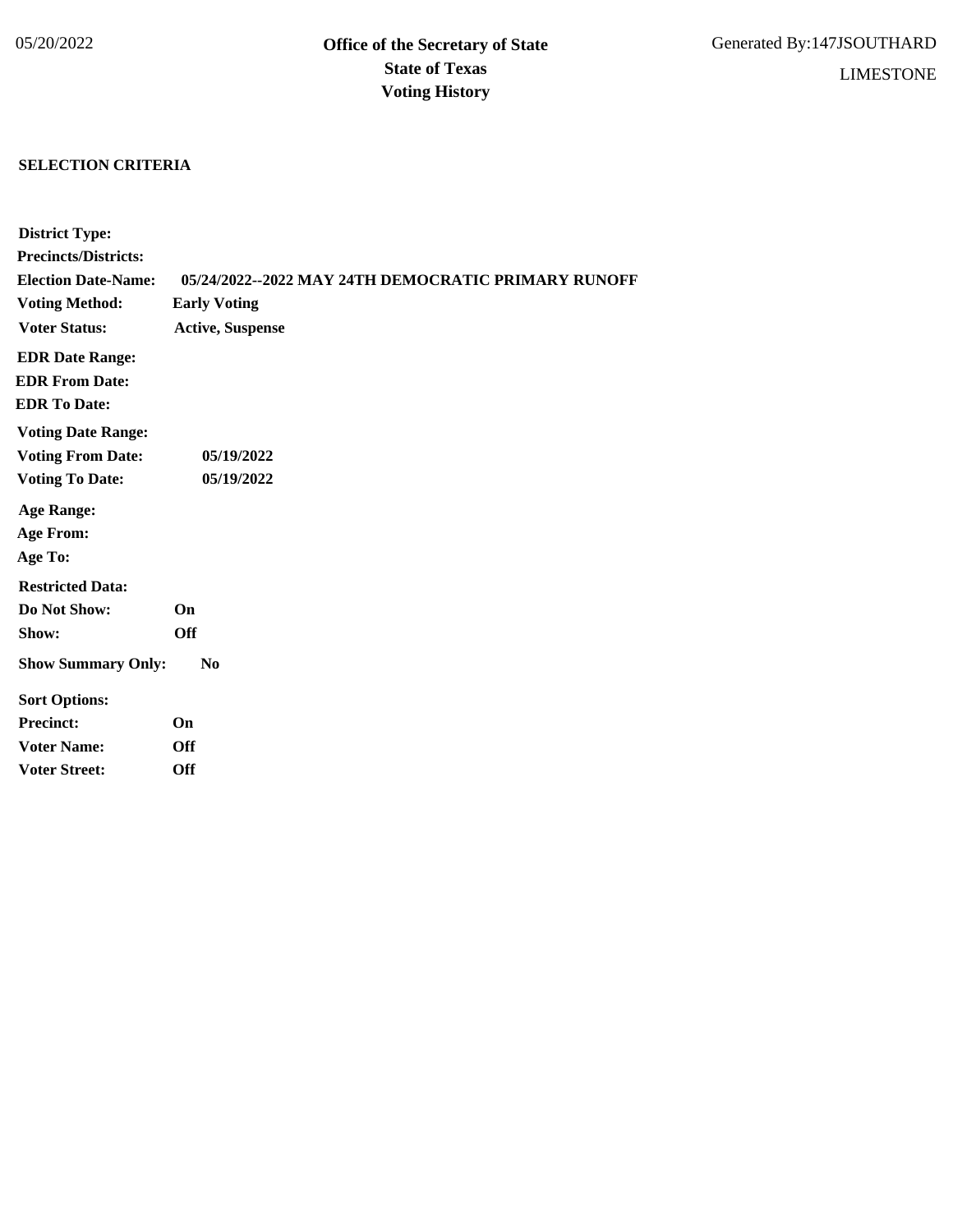| Precinc<br>t | VUID           | <b>EDR</b>                                    | Voter<br>Status | Voter Name                              | <b>DOB</b>        | Current<br>County | Residence<br>Address                      | Mailing Address                     |
|--------------|----------------|-----------------------------------------------|-----------------|-----------------------------------------|-------------------|-------------------|-------------------------------------------|-------------------------------------|
| 202          | 1013660601     | 03/12/1996                                    | $\overline{7}$  | BROOKS, GOLDI 12/03/1964<br>E ANN       |                   | 147               | 408 TYLER ST W<br>MEXIA TX 76667          | 408 W TYLER ST<br>MEXIA<br>TX 76667 |
|              | Election Name: | 2022 MAY 24TH<br>DEMOCRATIC PRIMARY<br>RUNOFF |                 |                                         | Ballot Style: BS2 |                   | Voting Method:                            | ЕV                                  |
| 202          | 1013663380     | 03/09/1992                                    | $\overline{V}$  | BURNS, RANDY 01/24/1958                 |                   | 147               | 101 HERMAN ST S<br>MEXIA TX 76667         | 101 HERMAN ST<br>MEXIA TX 76667     |
|              | Election Name: | 2022 MAY 24TH<br>DEMOCRATIC PRIMARY<br>RUNOFF |                 |                                         | Ballot Style: BS2 |                   | Voting Method:                            | ΕV                                  |
| 202          | 1013680142     | 03/01/1978                                    | $\overline{V}$  | GAMBLE, DWIGH 07/06/1953<br>T WAYNE     |                   | 147               | 711 TITUS ST E<br>MEXIA TX 76667          | PO BOX 643<br>MEXIA TX 76667        |
|              | Election Name: | 2022 MAY 24TH<br>DEMOCRATIC PRIMARY<br>RUNOFF |                 |                                         | Ballot Style: BS2 |                   | Voting Method:                            | ΕV                                  |
| 202          | 1013700859     | 10/13/1991                                    | $\overline{U}$  | GAMBLE, LINDA 12/07/1972<br><b>KAYE</b> |                   | 147               | 711 TITUS ST E<br>TX 76667 MEXIA<br>MEXIA | PO BOX 643<br>TX 76667-<br>0643     |
|              | Election Name: | 2022 MAY 24TH<br>DEMOCRATIC PRIMARY<br>RUNOFF |                 |                                         | Ballot Style: BS2 |                   | Voting Method:                            | ΕV                                  |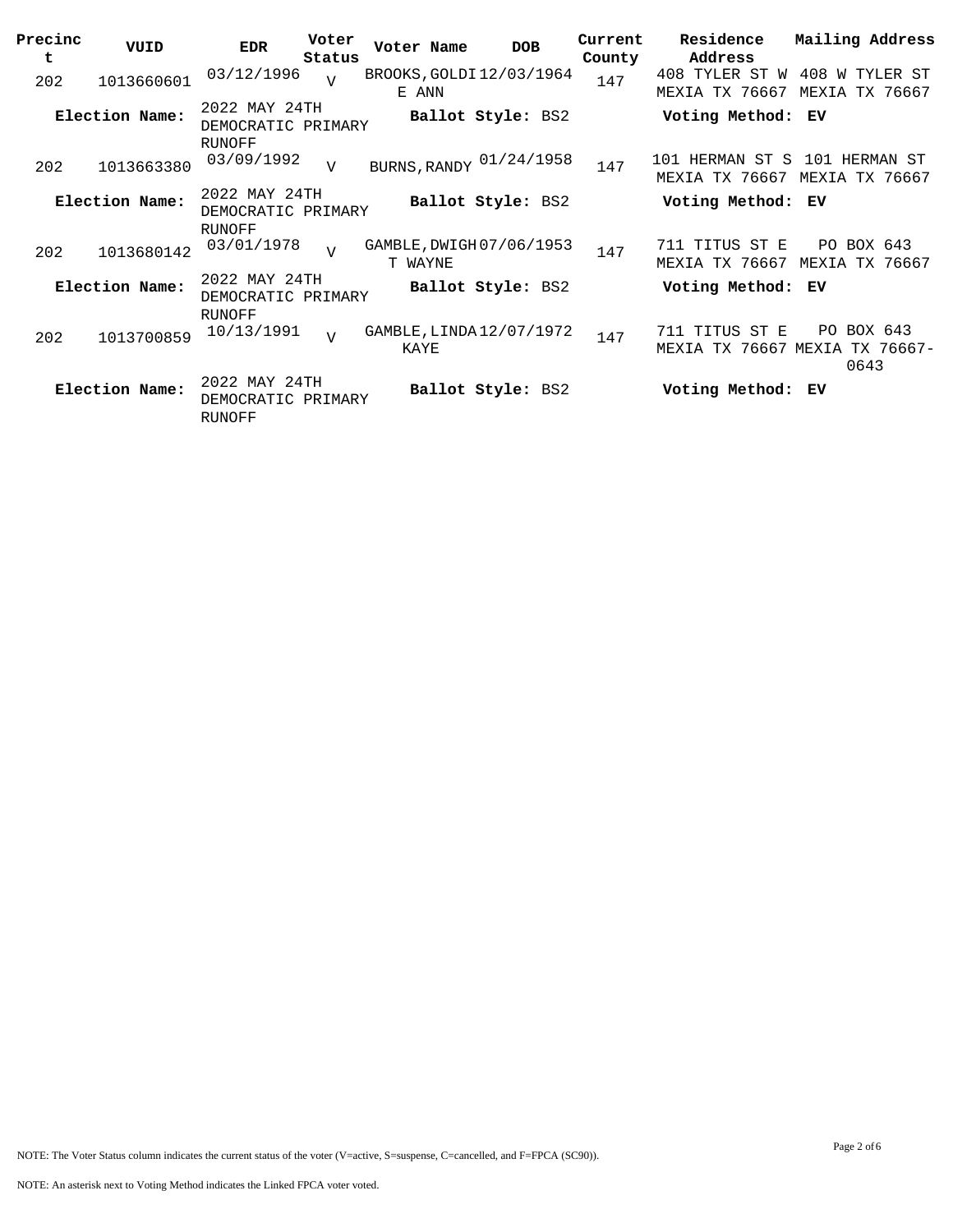| Precinc        | VUID | EDR                     | Voter             | Voter Name               | <b>DOB</b> | Current | Residence         | Mailing Address |  |
|----------------|------|-------------------------|-------------------|--------------------------|------------|---------|-------------------|-----------------|--|
| t              |      |                         | Status            |                          |            | County  | Address           |                 |  |
| 304            |      | 1118027555 05/30/2018 v |                   | BRINKER, JENN 12/24/1960 |            | 147     | 531 FM 1633       | 531 FM 1633     |  |
|                |      |                         |                   | IE SMITH                 |            |         | MEXIA TX 76667    | MEXIA TX 76667  |  |
| Election Name: |      | 2022 MAY 24TH           | Ballot Style: BS2 |                          |            |         | Voting Method: EV |                 |  |
|                |      | DEMOCRATIC PRIMARY      |                   |                          |            |         |                   |                 |  |
|                |      | RUNOFF                  |                   |                          |            |         |                   |                 |  |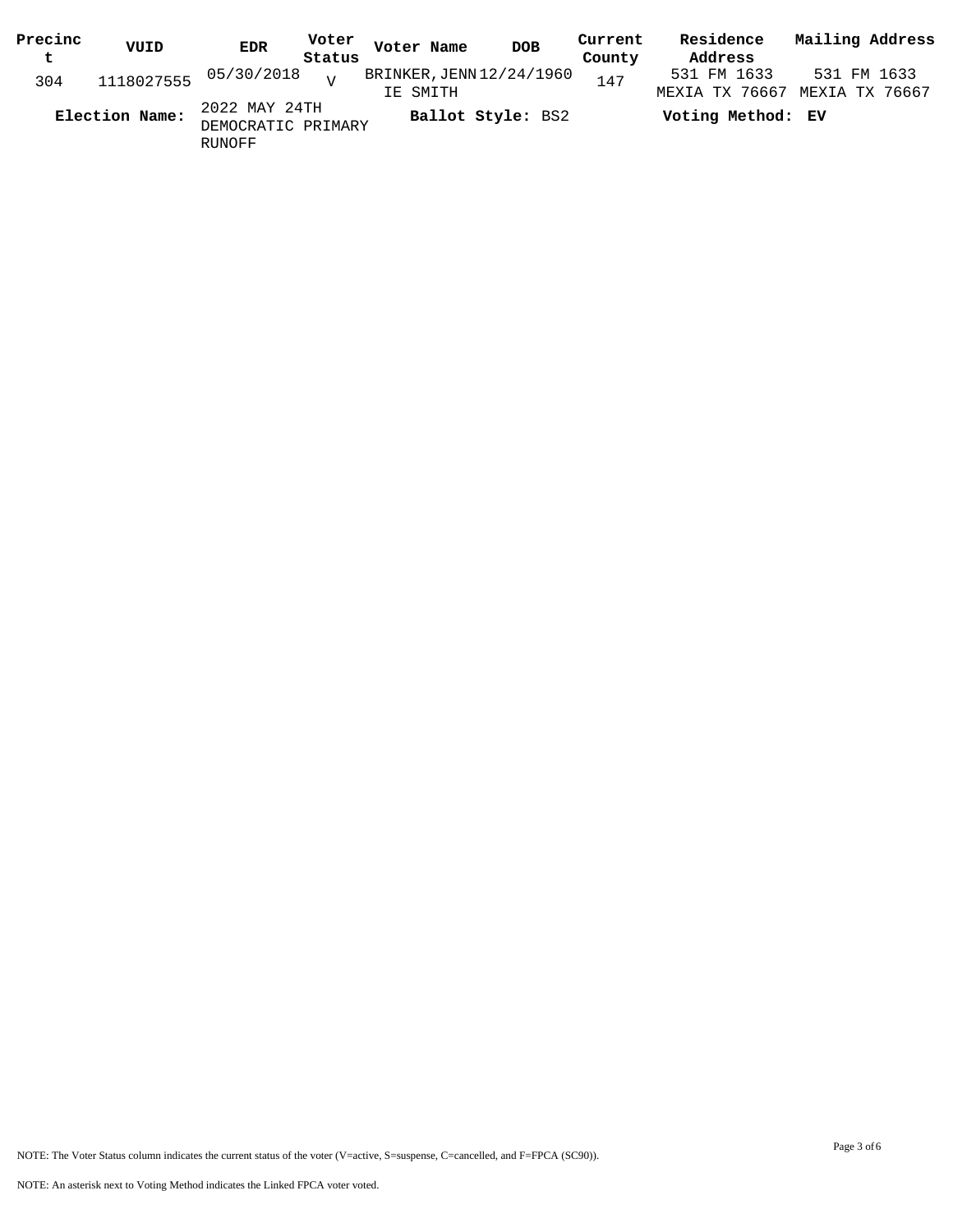| Precinc<br>t | VUID           | <b>EDR</b>                                           | Voter<br>Status | Voter Name                           | <b>DOB</b>        | Current<br>County | Residence<br>Address            | Mailing Address                 |
|--------------|----------------|------------------------------------------------------|-----------------|--------------------------------------|-------------------|-------------------|---------------------------------|---------------------------------|
| 305          | 1013665263     | 03/01/1978                                           | $\overline{U}$  | ANGLIN, MARVA 05/16/1943<br>GEORGE   |                   | 147               | 677 LCR 480<br>MEXIA TX 76667   | 677 LCR 480<br>MEXIA TX 76667   |
|              | Election Name: | 2022 MAY 24TH<br>DEMOCRATIC PRIMARY                  |                 |                                      | Ballot Style: BS2 |                   | Voting Method: EV               |                                 |
| 305          | 1013664788     | RUNOFF<br>02/06/1992                                 | $\tau$          | JACKSON, VIRG 12/09/1960<br>INIA RAY |                   | 147               | 2785 HWY 84 W<br>MEXIA TX 76667 | 2785 HWY 84 W<br>MEXIA TX 76667 |
|              | Election Name: | 2022 MAY 24TH<br>DEMOCRATIC PRIMARY<br><b>RUNOFF</b> |                 |                                      | Ballot Style: BS2 |                   | Voting Method: EV               |                                 |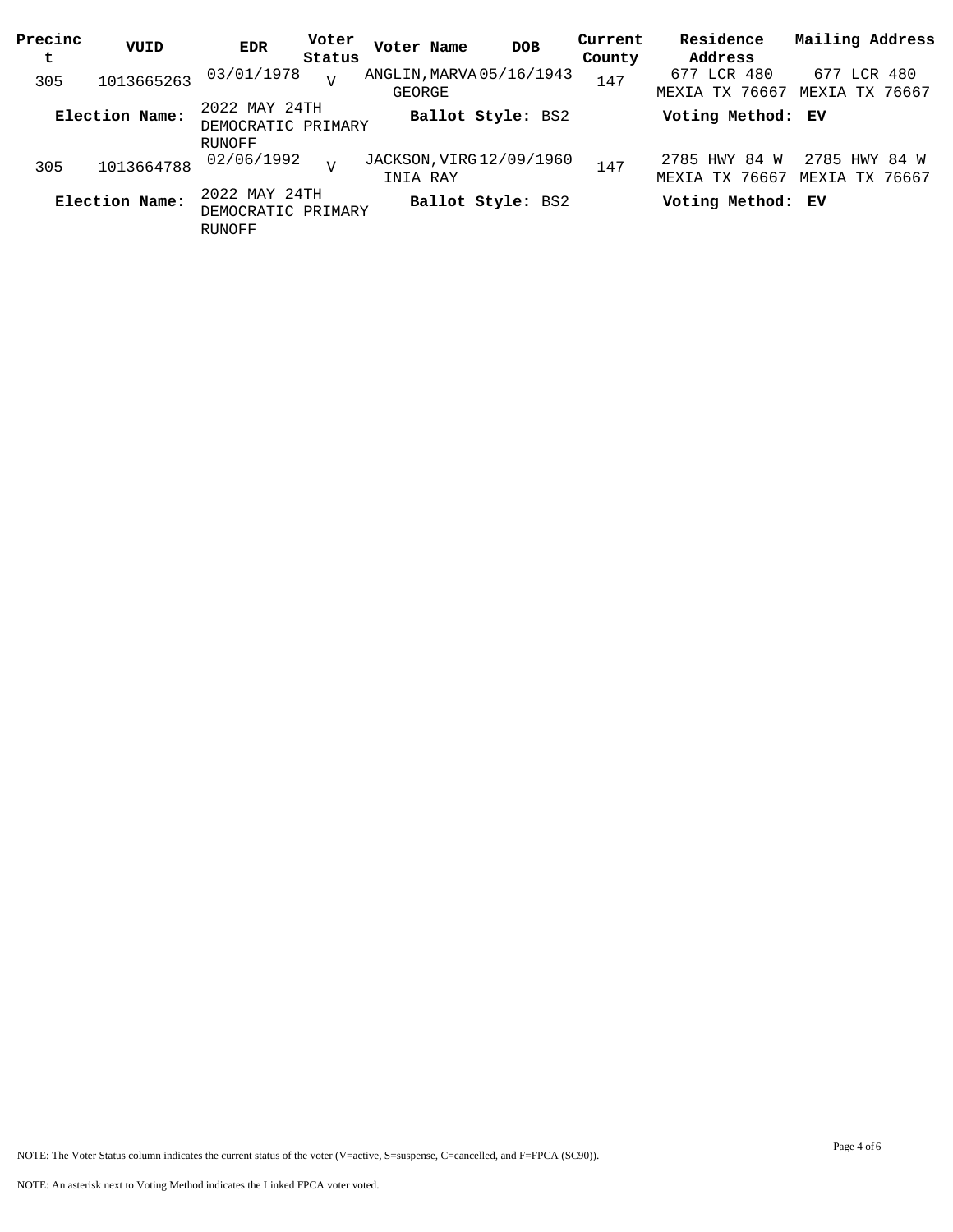| Precinc     | VUID           | <b>EDR</b>                                    | Voter          | Voter Name | <b>DOB</b>                    | Current | Residence                           | Mailing Address |
|-------------|----------------|-----------------------------------------------|----------------|------------|-------------------------------|---------|-------------------------------------|-----------------|
| $\mathbf t$ |                |                                               | Status         |            |                               | County  | Address                             |                 |
| 401         | 1013662108     | 05/01/1982                                    | $\overline{V}$ |            | BELL, ROSIE B $^{08/17/1947}$ | 147     | 909 JACK OLIVER P O BOX 982<br>ROAD | MEXIA TX TX     |
|             | Election Name: | 2022 MAY 24TH<br>DEMOCRATIC PRIMARY<br>RUNOFF |                |            | Ballot Style: BS2             |         | MEXIA TX 76667<br>Voting Method: EV | 76667           |